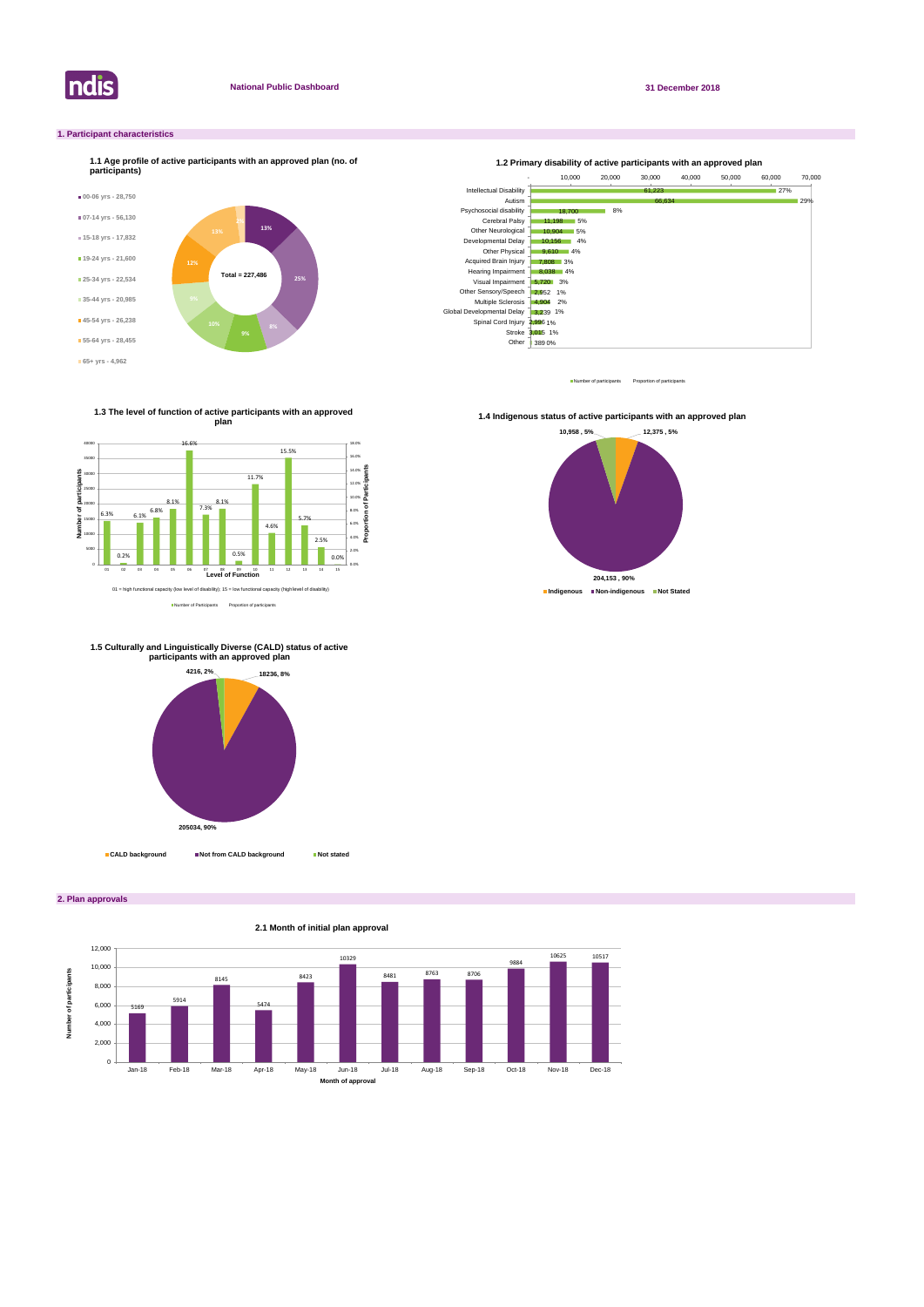# **3. Total annualised committed support - most recent approved plans**

# \$13.7bn is included in the current plans of the 227,486 active participants.

# **4. Average annualised committed support - most recent approved plans**

# **Table 5.2 Registered providers as at 31 December 2018 by registration group**

| <b>Registration Group</b>            | # Providers Registration Group |                                             | # Providers |
|--------------------------------------|--------------------------------|---------------------------------------------|-------------|
| <b>Therapeutic Supports</b>          | 9,247                          | <b>Personal Activities High</b>             | 1,698       |
| <b>Household Tasks</b>               | 5,381                          | <b>Community Nursing Care</b>               | 1,674       |
| <b>Assist-Travel/Transport</b>       | 3,994                          | <b>Plan Management</b>                      | 1,625       |
| <b>Early Childhood Supports</b>      | 3,051                          | <b>Assistive Equip-Recreation</b>           | 1.594       |
| <b>Innov Community Participation</b> | 2,997                          | <b>Comms &amp; Info Equipment</b>           | 1,372       |
| <b>Assist Prod-Pers Care/Safety</b>  | 2,776                          | Daily Tasks/Shared Living                   | 1,359       |
| <b>Home Modification</b>             | 2.451                          | <b>Custom Prosthetics</b>                   | 1,247       |
| <b>Participate Community</b>         | 2.276                          | Interpret/Translate                         | 954         |
| <b>Personal Mobility Equipment</b>   | 2.266                          | <b>Specialised Disability Accommodation</b> | 802         |
| <b>Ex Phys Pers Training</b>         | 2,234                          | <b>Assist Access/Maintain Employ</b>        | 741         |
| Development-Life Skills              | 2,082                          | <b>Specialised Driver Training</b>          | 599         |
| <b>Accommodation/Tenancy</b>         | 2,067                          | <b>Vision Equipment</b>                     | 585         |
| <b>Assistive Prod-Household Task</b> | 2.063                          | <b>Hearing Equipment</b>                    | 509         |
| <b>Assist-Life Stage, Transition</b> | 2,043                          | <b>Vehicle modifications</b>                | 380         |
| <b>Assist Personal Activities</b>    | 1,978                          | <b>Spec Support Employ</b>                  | 279         |
| <b>Support Coordination</b>          | 1,927                          | <b>Specialised Hearing Services</b>         | 155         |
| <b>Behaviour Support</b>             | 1.909                          | <b>Hearing Services</b>                     | 39          |
| <b>Group/Centre Activities</b>       | 1.755                          | <b>Assistance Animals</b>                   | 20          |

**Indis** 

# **National Public Dashboard 31 December 2018**







**3.3 Total annualised committed support for active participants with an approved plan by age group (%)**

**3.1 Total annualised committed support for active participants with an approved plan by support category (%)** 

**3.2 Total annualised committed support for active participants with an approved plan by primary disability (%)** 



**3.4 Total annualised committed support for active participants with an function score and an approved plan by level of function (%)**

**Proportion of committed support**

Proportion of committed

support



## **5.1 Registered providers as at 31 December 2018 by entity type**

# **8,534 10,541 Sole Trader Organisation Total = 19,075**

01 = high functional capacity (low level of disability); 15 = low functional capacity (high level of disability)



**Level of Function**



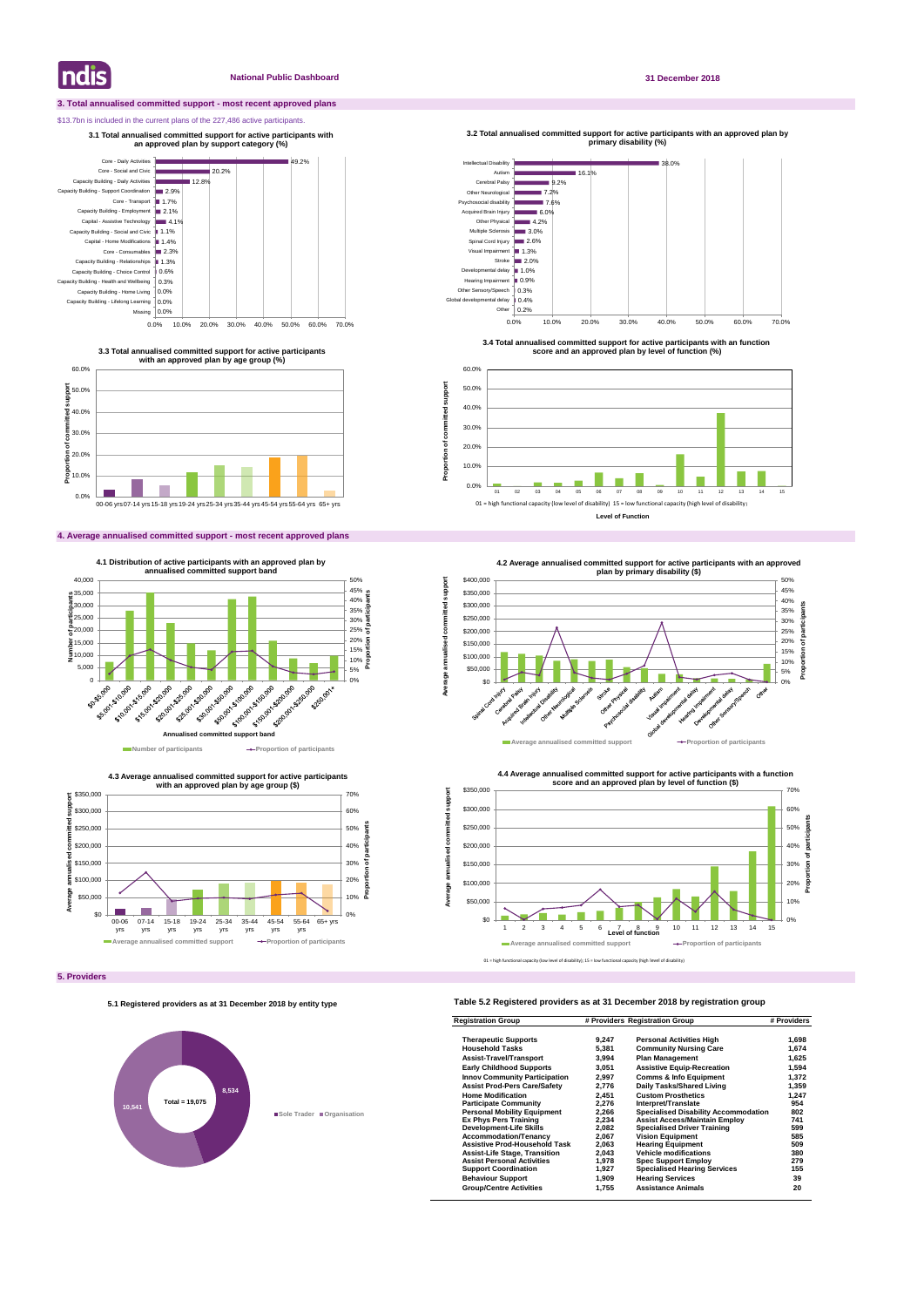# **6.2 Description of key participant outcome domains**

# **6.4 Description of key carer outcome domains**

#### **Participant characteristics**

Baseline measures are collected on participants from the short-form outcomes framework (SFOF) questionnaires during the transition period. Active participants with an initial plan approved during the period 1 July 2016 to are included.

## **Baseline outcomes - participants Age group: birth to end of age 6**



**6.7 Distribution of active participants with an approved plan by annualised committed support band for age 0 - 6 yrs**





**6.8 Total annualised committed support for active participants with an approved plan by support category for age 0-6 yrs** 



#### **Baseline of**



# **6.1 Participants 0 to before school**

**6.3 Family/carers of participants 0 to 14 (selected indicators)**

- **Outcome statements for families / carers of children with disability aged 0-6 years:**
- **1. Families know their rights and advocate effectively for their children**
- **2. Families feel supported**
- **3. Families are able to gain access to desired services, programs, and activities in their community**
- **4. Families help their children develop and learn 5. Families enjoy health and wellbeing**

## **Outcome statements for children aged 0-6 years (or school entry):**

- **1. Children gain functional, developmental and coping skills that are appropriate to their ability and circumstances / specialist services**
- **2. Children show evidence of self-determination in their everyday lives**
- **3. Children participate meaningfully in family life 4. Children participate meaningfully in community life**



#### **Support package**

**6.5 Distribution of active participants with an approved plan by level of function for age 0 - 6 yrs**



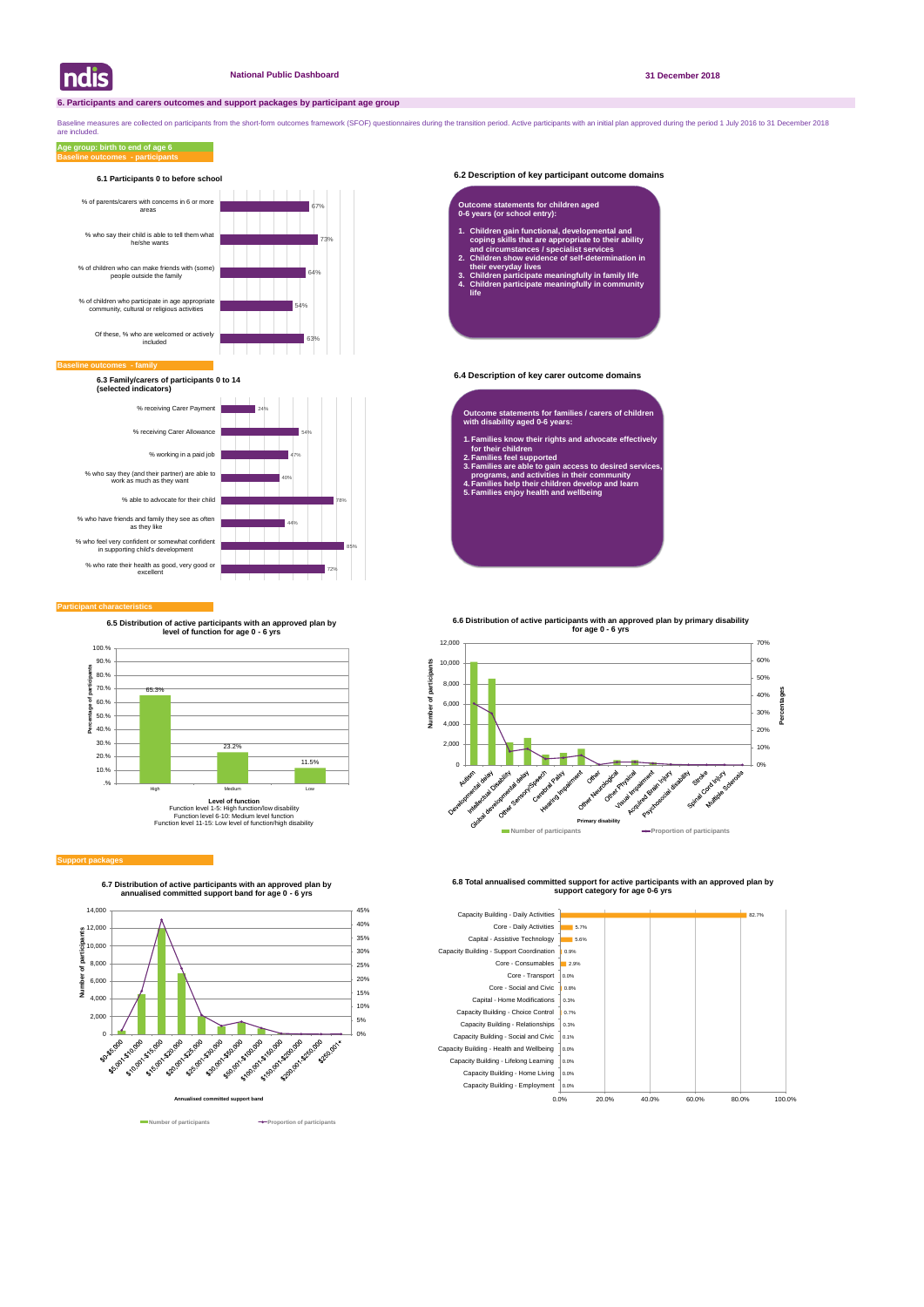# **6.9 Participants starting school age 7 to 14 6.10 Description of key participant outcome domains**

**Baseline outcomes - family**

## **Baseline outcomes - participants Age group: age 7 to end of age 14**

**6.11 Family/carers of participants starting school age 0 to 14 6.12 Description of key carer outcome domains (selected indicators)**

| ndis



**6.15 Distribution of active participants with an approved plan by annualised committed support band for age 7 to 14 yrs**



**Number of participants Proportion of participants** 

## **6.16 Total annualised committed support for active participants with an approved plan by support category for age 7 to 14 yrs**





## **Participant characteristic**

#### **Outcome statements for children aged 7 (or school entry) - 14 years:**

- **1. Children gain functional, developmental and coping skills that are appropriate to their ability and circumstances / specialist services**
- **2. Children show evidence of self-determination in their everyday lives**
- **3. Children participate meaningfully in family life**
- **4. Children participate meaningfully in community life**

**Outcome statements for families / carers of children with disability aged 7-14 years:**

- **1. Families know their rights and advocate effectively for their children**
- **2. Families feel supported**

ť į

 $\overline{5}$ 

৳

- **3. Families are able to gain access to desired services, programs, and activities in their community**
- **4. Families help their children develop and learn**
- **5. Families enjoy health and wellbeing**



#### **Support packa**

**6.13 Distribution of active participants with an approved plan by level of function for age 7 to 14 yrs**

**6.14 Distribution of active participants with an approved plan by primary** 

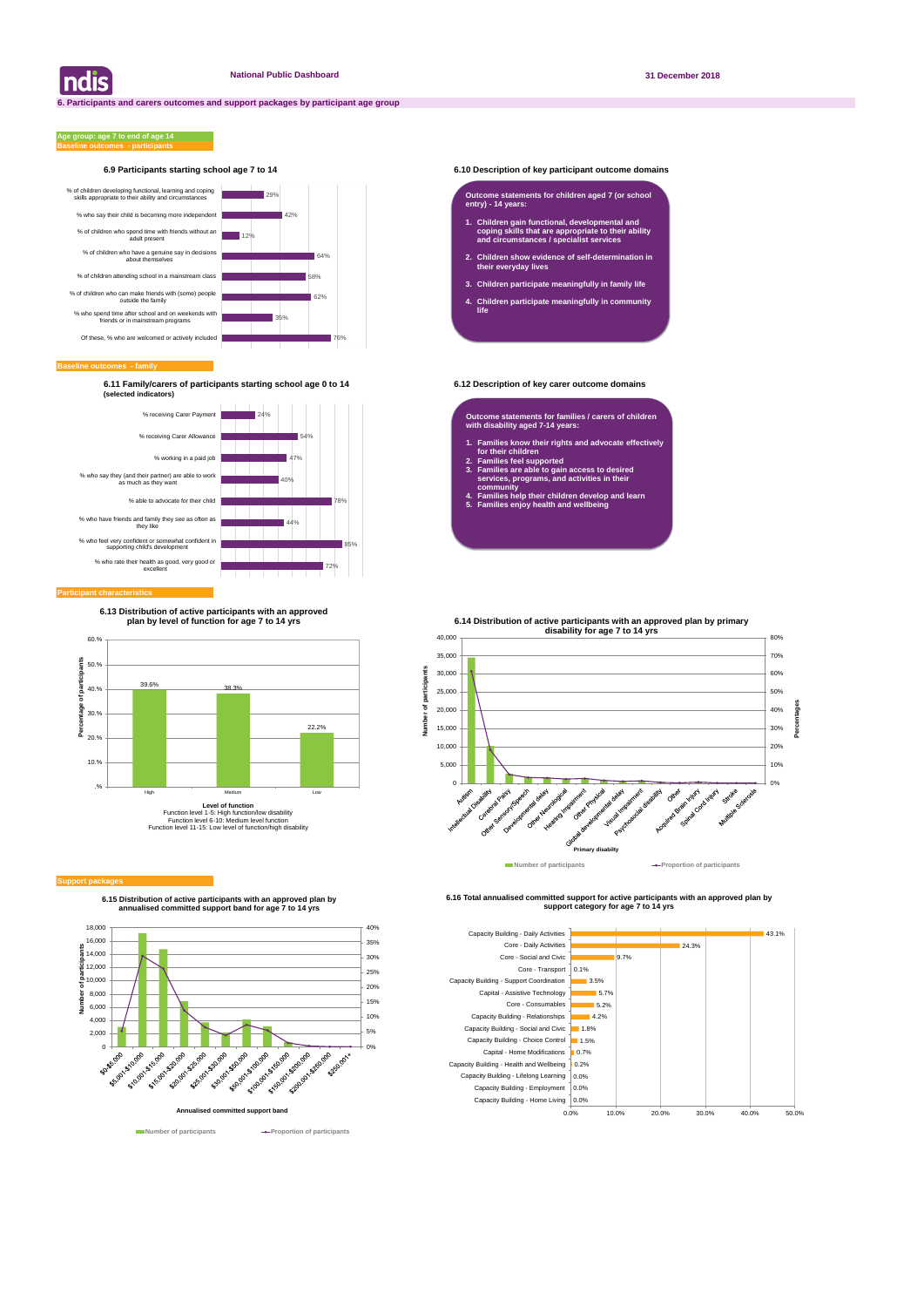# **6.18 Description of key participant outcome domains**

**6.19 Family/carers of participants 15 to 24 6.20 Description of key carer outcome domains (selected indicators)**

## **Participant characteristics**

# **Age group: age 15 to age 24**



**6.24 Total annualised committed support for active participants with an approved plan by support category for age 15 to 24 yrs** 





| The adult framework consists of 8 participant<br>domains: |
|-----------------------------------------------------------|
| 1. Choice and control                                     |
| 2. Daily living activities                                |
| 3. Relationships                                          |
| 4. Home                                                   |
| 5. Health and wellbeing                                   |
|                                                           |

**6. Lifelong learning 7. Work**

**8. Social, community and civic participation**

#### **Outcome statements for families / carers of participants aged 15-24 years:**

- **1. Families know their rights and advocate effectively for their young person with disability**
- **2. Families have the support they need to care 3. Families are able to gain access to desired services, programs, and activities in their**
- **community 4. Families help their young person become independent**
- **5. Families enjoy health and wellbeing**





**6.23 Distribution of active participants with an approved plan by annualised committed support band for age 15 to 24 yrs**

**6.21 Distribution of active participants with an approved plan by level of function for age 15 to 24 yrs**



**Level of function** Function level 1-5: High function/low disability Function level 6-10: Medium level function Function level 11-15: Low level of function/high disability

#### **Support packad**





**Number of participants Proportion of participants** 

# **6.22 Distribution of active participants with an approved plan by primary disability for age 15 to 24 yrs**